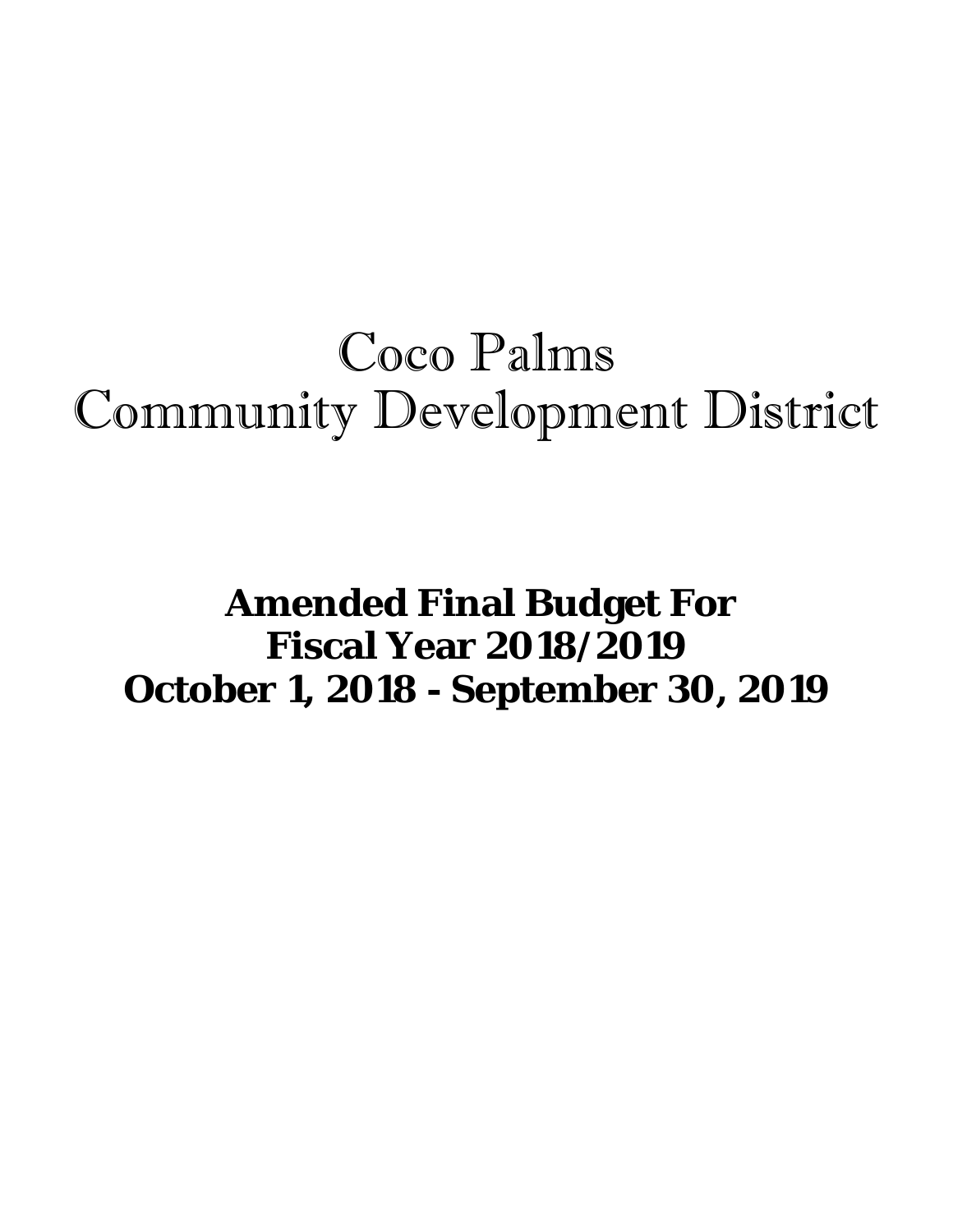### **CONTENTS**

|--|

- **II AMENDED FINAL DEBT SERVICE FUND BUDGET SERIES 2016**
- **III AMENDED FINAL DEBT SERVICE FUND BUDGET SERIES 2019**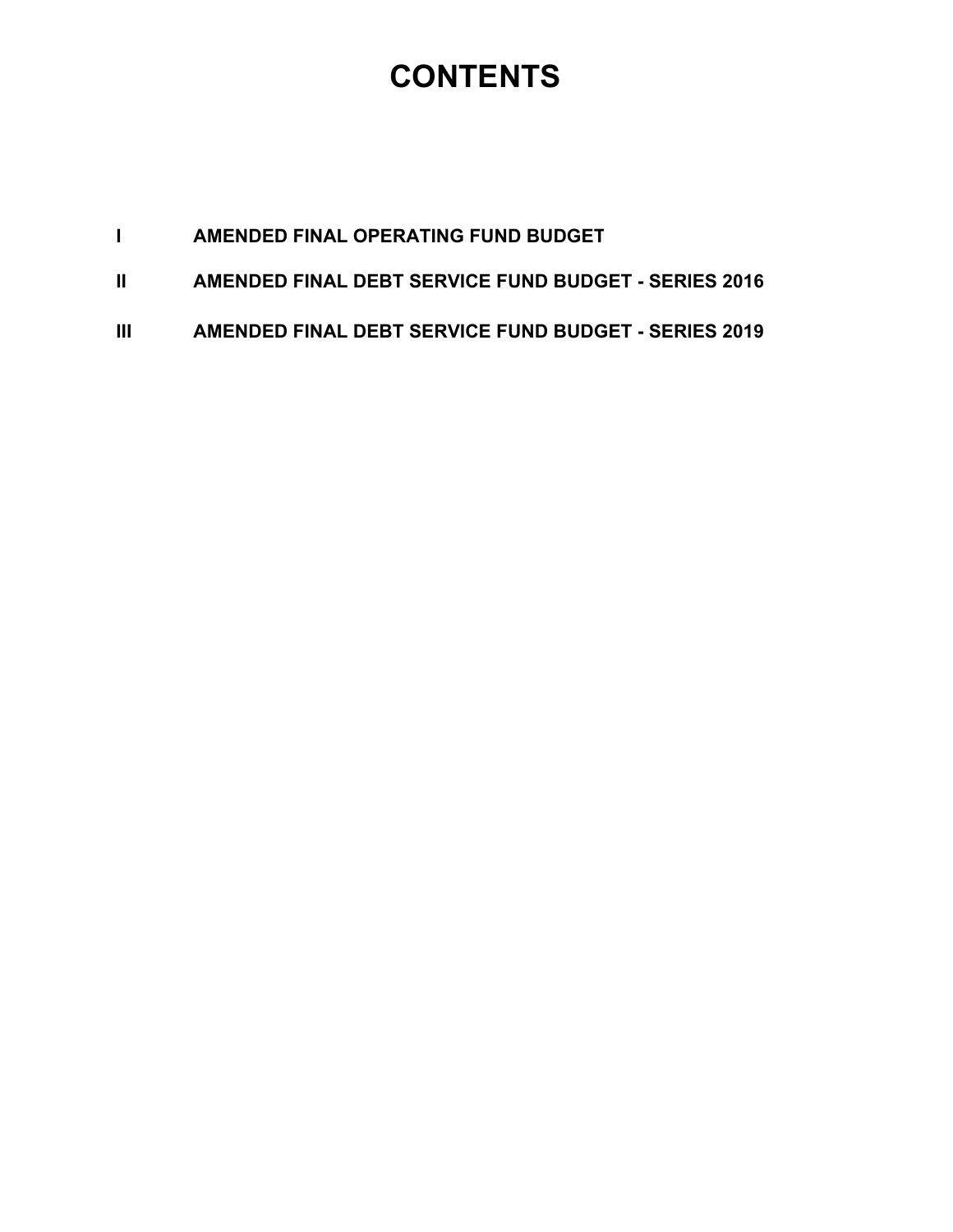#### **AMENDED FINAL BUDGET COCO PALMS COMMUNITY DEVELOPMENT DISTRICT OPERATING FUND FISCAL YEAR 2018/2019 OCTOBER 1, 2018 - SEPTEMBER 30, 2019**

|                                                                   | <b>FISCAL YEAR</b> | <b>AMENDED</b>                                | <b>YEAR</b>                      |
|-------------------------------------------------------------------|--------------------|-----------------------------------------------|----------------------------------|
|                                                                   | 2018/2019          | <b>FINAL</b>                                  | <b>TO DATE</b>                   |
|                                                                   | <b>BUDGET</b>      | <b>BUDGET</b>                                 | <b>ACTUAL</b>                    |
| <b>REVENUES</b>                                                   | 10/1/18 - 9/30/19  | 10/1/18 - 9/30/19                             | 10/1/18 - 9/29/19                |
| Administrative Assessments                                        | 74,784             | 75,834                                        | 75,834                           |
| Maintenance Assessments                                           | 37,553             | 37,553                                        | 37,553                           |
| <b>Debt Assessments</b>                                           | 696,804            | 696,804                                       | 696,804                          |
| <b>Other Revenues</b>                                             |                    | $\Omega$<br>16,523<br>490                     | 16,523                           |
| Interest Income                                                   | 240                |                                               | 480                              |
| <b>TOTAL REVENUES</b>                                             | 809,381<br>\$      | 827,204<br>\$                                 | 827,194<br>\$                    |
| <b>EXPENDITURES</b>                                               |                    |                                               |                                  |
| <b>Supervisor Fees</b>                                            |                    | $\mathbf 0$<br>0                              | $\mathbf 0$                      |
| Management                                                        | 30,312             | 30,312                                        | 30,312                           |
| Legal                                                             | 12,000             | 13,000                                        | 11,758                           |
| Legal - Extraordinary                                             |                    | $\mathbf{0}$<br>16,311                        | 16,311                           |
| Assessment Roll                                                   | 7,500              | 7,500                                         | 7,500                            |
| <b>Audit Fees</b>                                                 | 3,400              | 3,400                                         | 3,400                            |
| Arbitrage Rebate Fee                                              | 650                | 650                                           | 650                              |
| Insurance                                                         | 6,200              | 5,000                                         | 5,000                            |
| <b>Legal Advertisements</b>                                       | 1,300              | 1,300                                         | 876                              |
| Miscellaneous                                                     | 1,500              | 1,000                                         | 241                              |
| Postage                                                           | 700                | 330                                           | 315                              |
| <b>Office Supplies</b>                                            | 800                | 775                                           | 745                              |
| Dues & Subscriptions                                              | 175                | 175                                           | $\frac{1}{175}$                  |
| <b>Trustee Fees</b>                                               | 3,500              | 3,500                                         | 3,500                            |
| <b>Continuing Disclosure Fee</b>                                  | 1,000              | 1,000                                         | 1,000                            |
| <b>Website Management</b>                                         | 1,500              | 1,500                                         | 1,500                            |
| TOTAL ADMINISTRATIVE EXPENDITURES                                 | $70,537$ \$<br>\$  | $85,753$ \$                                   | 83,283                           |
|                                                                   |                    |                                               |                                  |
| <b>MAINTENANCE EXPENDITURES</b>                                   |                    |                                               |                                  |
| Annual Engineer's Report/Inspections/Field Ops Mgt                | 2,200              | 2,750                                         | 1,250                            |
| Lawn & Landscape Tract Maintenance                                | 5,000              | 100                                           | $\pmb{0}$                        |
| <b>Entrance Feature Maintenance</b>                               | 3,600              | 100                                           | $\overline{0}$<br>$\overline{0}$ |
| Irrigation System Maintenance/Upkeep                              | 2,400              | 100                                           |                                  |
| Roadway/Drainage System Maintenance/Upkeep                        | 3,600              | 100                                           | $\pmb{0}$                        |
| Common Driveway Maintenance/Upkeep<br>Fountain Maintenance/Upkeep | 19,620<br>4,000    | 100<br>100                                    | $\pmb{0}$<br>$\pmb{0}$           |
| FP&L Power/Utility                                                | 6,000              | 100                                           | $\pmb{0}$                        |
| Lake - Aquatic Maintenance                                        | 3,600              | 3,600                                         | 2,976                            |
| Miscellaneous Maintenance                                         | 4,900              | 1,000                                         | $\Omega$                         |
|                                                                   |                    |                                               |                                  |
| TOTAL MAINTENANCE EXPENDITURES                                    | $54,920$ \$<br>\$  | $8,050$ \$                                    | 4,226                            |
| <b>TOTAL EXPENDITURES</b>                                         | \$<br>125,457      | $93,803$ \$<br>\$                             | 87,509                           |
| <b>REVENUES LESS EXPENDITURES</b>                                 | \$<br>683,924      | \$<br>733,401                                 | \$<br>739,685                    |
| Bond Payments - 2016                                              | (654, 996)         | (664, 026)                                    | (664, 026)                       |
| <b>BALANCE</b>                                                    | \$                 |                                               |                                  |
|                                                                   | $28,928$ \$        | $69,375$ \$                                   | 75,659                           |
| County Appraiser & Tax Collector Fee                              | (16, 182)          | (7, 794)                                      | (7, 794)                         |
| <b>Discounts For Early Payments</b>                               | (32, 366)          | (30, 273)                                     | (30, 273)                        |
| <b>EXCESS/ (SHORTFALL)</b>                                        | (19,620) \$<br>\$  | $31,308$ \$                                   | 37,592                           |
| Carryover From Prior Year                                         | 19,620             | 19,620                                        | $\mathbf 0$                      |
| <b>NET EXCESS/ (SHORTFALL)</b>                                    | \$                 | $50,928$ \$<br>\$<br>$\overline{\phantom{0}}$ | 37,592                           |

| 1.308<br><b>CO1</b><br>FY 2018/2019 ACTIVITY<br>აა<br>\$119.821<br>FUND BALANCE AS OF 9/30/19 | FUND BALANCE AS OF 9/30/18 | \$88.513 |
|-----------------------------------------------------------------------------------------------|----------------------------|----------|
|                                                                                               |                            |          |
|                                                                                               |                            |          |

Note

\$19,620 Of Fund Balance Used To Reduce 2018/2019 Assessments.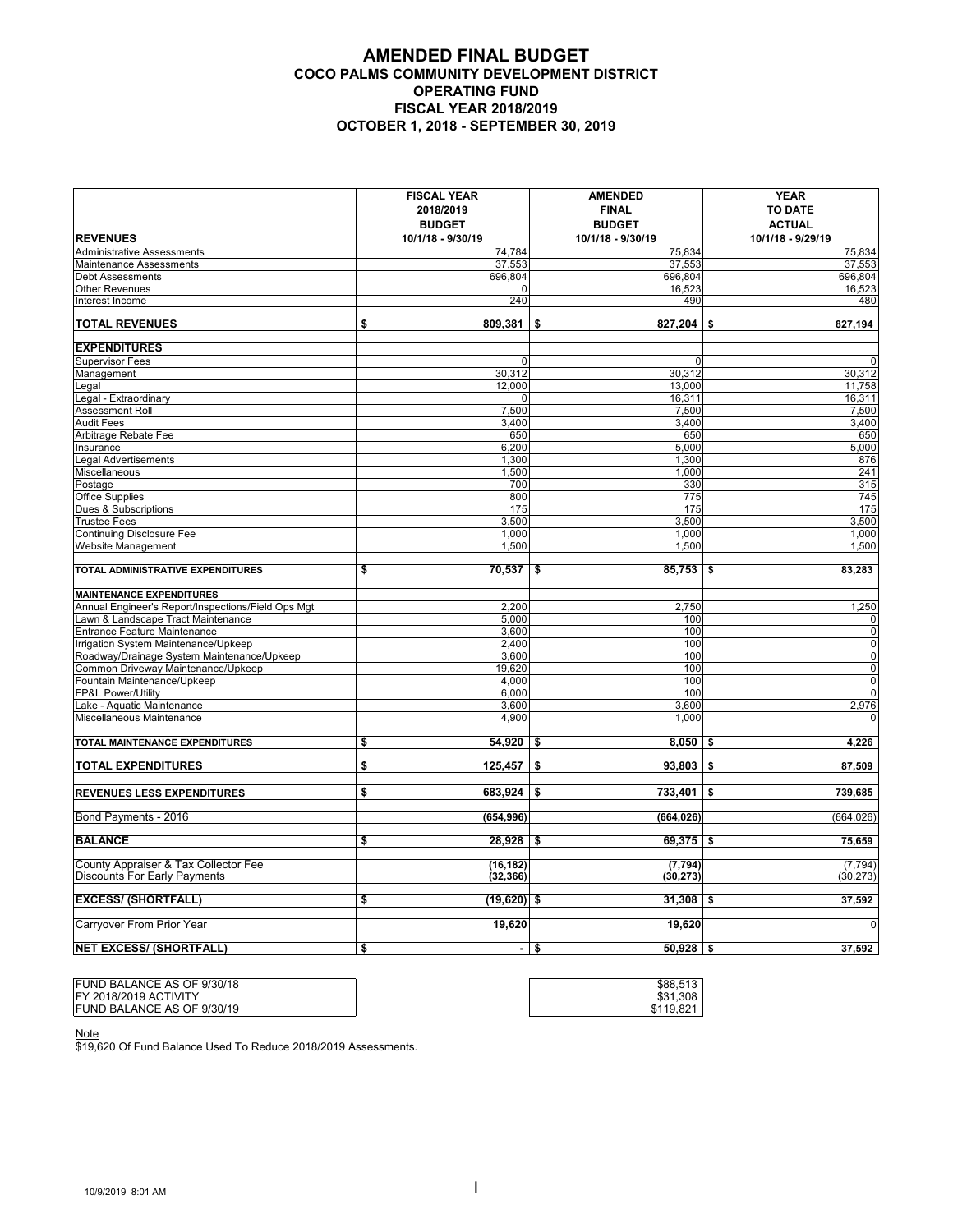#### **AMENDED FINAL BUDGET COCO PALMS COMMUNITY DEVELOPMENT DISTRICT DEBT SERVICE FUND - SERIES 2016 FISCAL YEAR 2018/2019 OCTOBER 1, 2018 - SEPTEMBER 30, 2019**

|                                      | <b>FISCAL YEAR</b> | <b>AMENDED</b>    | <b>YEAR</b>       |
|--------------------------------------|--------------------|-------------------|-------------------|
|                                      | 2018/2019          | <b>FINAL</b>      | <b>TO DATE</b>    |
|                                      | <b>BUDGET</b>      | <b>BUDGET</b>     | <b>ACTUAL</b>     |
| <b>REVENUES</b>                      | 10/1/18 - 9/30/19  | 10/1/18 - 9/30/19 | 10/1/18 - 9/29/19 |
| Interest Income                      | 500                | 13,850            | 13,800            |
| <b>NAV Tax Collection</b>            | 654,996            | 664,026           | 664,026           |
| <b>Total Revenues</b>                | \$<br>655,496      | \$<br>677,876     | \$<br>677,826     |
| <b>EXPENDITURES</b>                  |                    |                   |                   |
| <b>Principal Payments</b>            | 185,000            | 185,000           | 185,000           |
| <b>Interest Payments</b>             | 468,331            | 471,800           | 471,800           |
| <b>Bond Redemption</b>               | 2,165              | 0                 | 0                 |
| <b>Transfer To Construction Fund</b> | Ω                  | 11,000            | 9,763             |
| <b>Total Expenditures</b>            | \$<br>655,496      | \$<br>667,800     | \$<br>666,563     |
| <b>Excess/ (Shortfall)</b>           | \$                 | 10,076<br>\$      | \$<br>11,263      |

| <b>FUND BALANCE AS OF 9/30/18</b> | \$601,104 |
|-----------------------------------|-----------|
| <b>FY 2018/2019 ACTIVITY</b>      | \$10,076  |
| <b>FUND BALANCE AS OF 9/30/19</b> | \$611,180 |

**Notes** 

Reserve Fund Balance = \$330,516\*. Revenue Fund Balance = \$280,664\* Revenue Fund Balance To Be Used To Make 11/1/2019 Interest Payment Of \$232,431. \* Approximate Amounts

| <b>Series 2016 Bond Information</b> |                   |                                       |
|-------------------------------------|-------------------|---------------------------------------|
| Original Par Amount =               | \$10,355,000      | <b>Annual Principal Payments Due:</b> |
| Interest Rate $=$                   | $3.75\% - 5.00\%$ | May 1st                               |
| $l$ ssue Date =                     | March 2016        | Annual Interest Payments Due:         |
| Maturity Date $=$                   | May 2046          | May 1st & November 1st                |
| Par Amount As Of $9/30/19 =$        | \$9,825,000       |                                       |